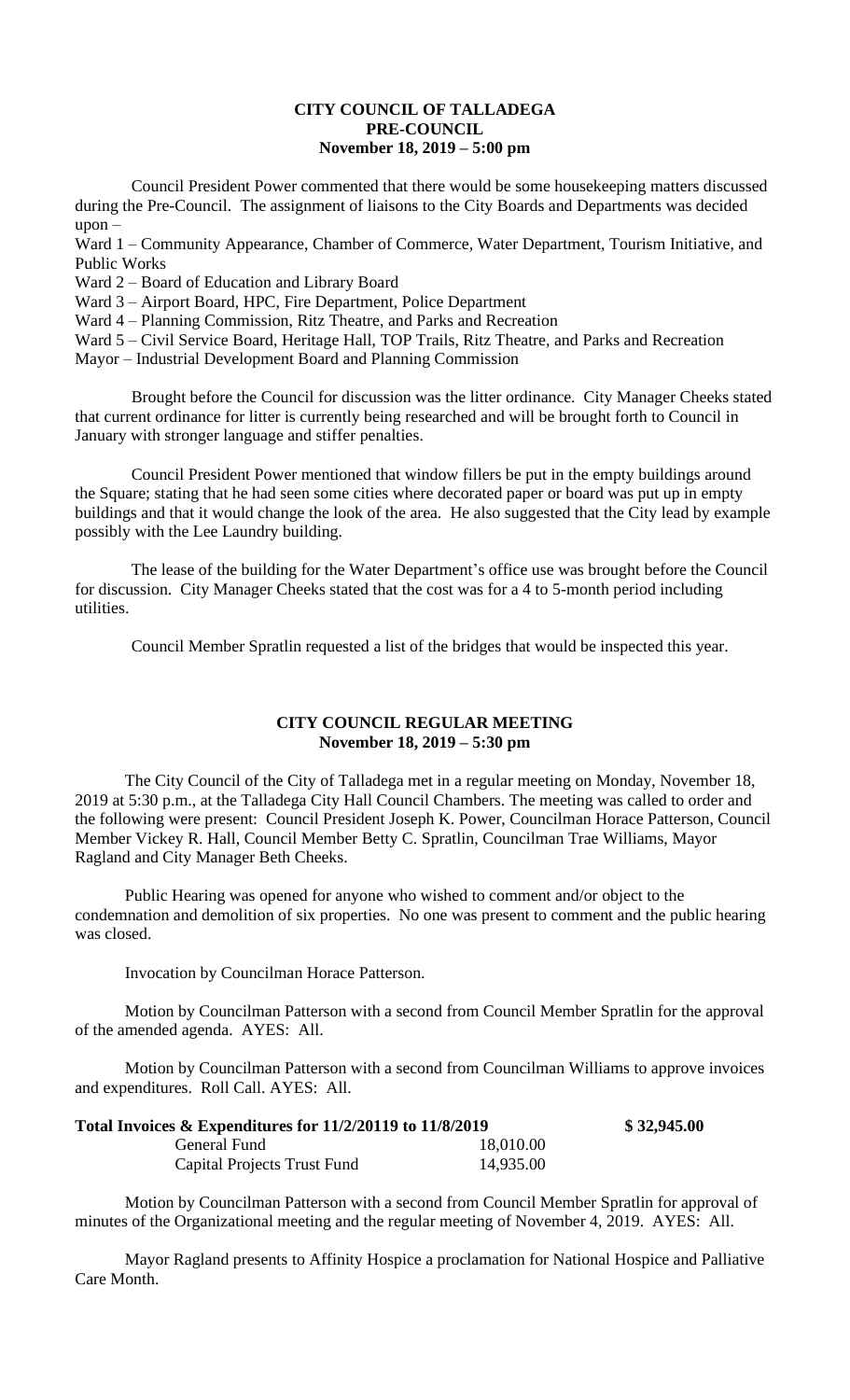Mayor Ragland swears Jean McMillan to the Heritage Hall Commission and Clark Patterson, Wilby Wallace, and Gray McMillan to the Municipal Airport Board.

Historic Preservation Commission Chairperson Whitson formally submitted the HPC Annual Report to the Council.

Brought before the Council was the Alabama Historical Commission Grant. The grant will help fund the repair of the Heritage Hall basement which was seen some moisture damage. Councilman Williams expressed his concern that the amount for the project would not be sufficient in repairing the damages and requested specifications before voting. City Manager Cheeks stated that there are only so many recommended companies who can do this type of work, however she stated that she would pass on the specifications as requested.

Brought before the Council was the review of the litter ordinance. It was agreed upon that there was not any additional dialogue needed on this issue as the discussion during Pre-Council was satisfactory.

**Ordinance #1857** regulating and restricting speed on Long St. (25mph)

Motion by Councilman Patterson with a second from Councilman Williams for Reading of the Heading Only of Ordinance #1857. Roll Call. AYES: All.

AN ORDINANCE TO REGULATE AND RESTRICT THE SPEED AT WHICH ANY PERSON SHALL OPERATE A MOTOR VEHICLE ON LONG STREET, TO PROHIBIT ON STREET PARKING ON SAID STREET AND TO PROVIDE PUNISHMENT FOR THE VIOLATION THEREOF.

Motion by Councilman Patterson with a second from Council Member Hall for Immediate Consideration of Ordinance #1857. Roll Call. AYES: All.

Motion by Councilman Patterson with a second from Council Member Hall for the Adoption of Ordinance #1857. Roll Call. AYES: All.

**Resolution #4909** approving condemnation and demolition of structure at 732 Pulliam St. **Resolution #4914** approving condemnation and demolition of structure at 1698 Battle St. W. **Resolution #4917** approving condemnation and demolition of structure at 141 Elbert Davis St.

**Resolution #4964** approving condemnation and demolition of structure at 720 Pulliam St. **Resolution #4965** approving condemnation and demolition of structure at 619 McAlpine St. (2 structures)

**Resolution #4966** approving condemnation and demolition of structure at 142 Elbert Davis St. **Resolution #4967** approving abatement of junk cars at Jackson St.

Motion by Councilman Patterson with a second from Council Member Hall for the approval of Resolution #4909, #4914, #4917, and #4964 through #4967. Roll Call. AYES: All.

Motion by Councilman Patterson with a second by Council Member Spratlin to approve invoices and expenditures for the Water Department. AYES: All.

**Water Department Expenditures for 11/4/2019 to 11/8/2019 \$ 46,306.19** Water/Sewer Fund 46,306.19

**Resolution #4968** approving lease agreement with America's First Federal Credit Union for a five-month lease of 801 North Street East to include utilities for a cost of \$16,750.00

Motion by Councilman Patterson with a second from Councilman Williams for the approval of Resolution #4968. Roll Call. AYES: All.

Councilman Williams inquired about the start date of the paving project. City Manager Cheeks stated that since the same contractor is also doing the road work for ALDOT the start date was delayed however during a recent meeting it was indicated that next week signs would be put up on roads being